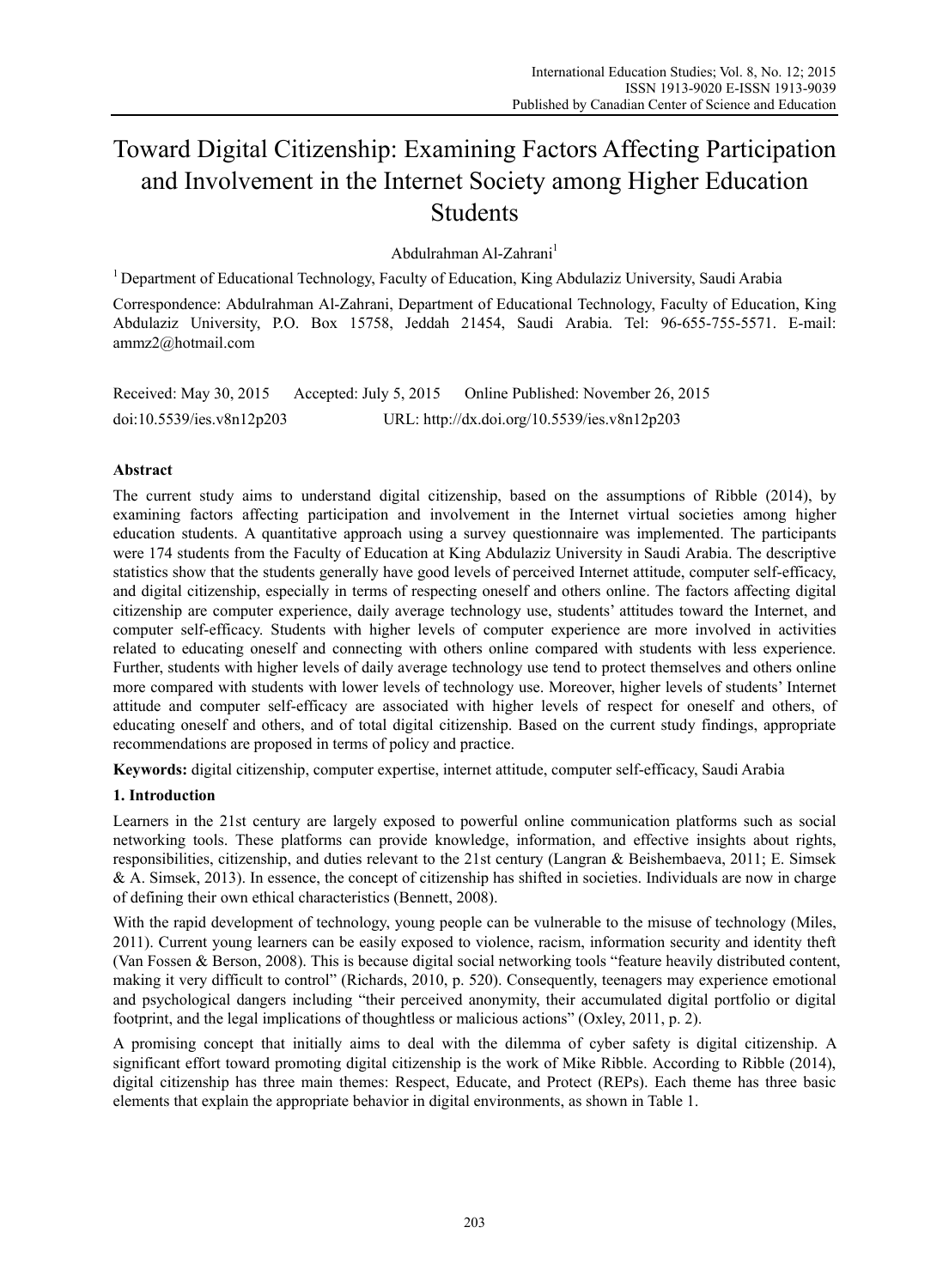| <b>Themes</b>                         | Elements                                                                                             |
|---------------------------------------|------------------------------------------------------------------------------------------------------|
| Respect<br>(Yourself/Respect Others)  | - Etiquette (electronic standards of conduct or procedure)                                           |
|                                       | - Access (full electronic participation in society)                                                  |
|                                       | - Law (electronic responsibility for actions and deeds)                                              |
|                                       | - Communication ( <i>electronic exchange of information</i> )                                        |
| Educate<br>with<br>(Yourself/Connect) | - Literacy (process of teaching and learning about technology and the use of<br><i>technology</i> )  |
| Others)                               | - Commerce ( <i>electronic buying and selling of goods</i> )                                         |
|                                       | - Rights and Responsibility <i>(those freedoms extended to everyone in a digital</i><br>world)       |
| Protect<br>(Yourself/Protect Others)  | - Safety (electronic precautions to guarantee safety)                                                |
|                                       | - Health and Welfare (physical and psychological well-being in a digital<br><i>technology world)</i> |

#### Table 1. Main themes and elements of digital citizenship (Ribble, 2014)

In Saudi Arabia, it seems that the issue of digital citizenship is more problematic. Surrounded by many factors such as cultural-religious domination, centralization and the strong tendency toward conservatism, the case of preserving Saudi identity in this fast-changing digital world is challenging. However, Saudi Arabia is a rapidly developing state that has willingly participated in global digital developments. This is largely linked with economic rapid growth that reflects the wide consumption of technology (Onsman, 2011). In this regard, Onsman (2011) argued that "ultimately, international competitiveness is likely to impact significantly and possibly irrevocably on Saudi cultural traditions and religion norms" (p. 1). Accordingly, the current research aims to understand students' digital citizenship in higher education as well as to investigate factors that may influence their digital behaviors in the context of Saudi Arabia, which can be sometimes problematic to understand and in many cases hard to predict.

#### *1.1 The Landscape of Digital Citizenship*

Digital citizenship refers to "the norms of appropriate, responsible behavior with regard to technology use" (Ribble, 2014). Miles (2011, pp. 1-2) defined it as "a sensible and reasonable approach to online interaction." Another definition was provided by Farmer (2011), who defined it as "the ability to use technology safely, responsibly, critically, productively, and civically" (p. 292). Digital citizenship advocates "the appropriate use of technologies in social contexts, including educational contexts" (Nosko & Wood, 2011, p. 406). This concept has the core objective of helping young generations to make wise and reasonable choices in various digital settings and situations (Farmer, 2011; Hollandsworth, Dowdy, & Donovan, 2011; Kassam, 2013; Roh, 2004; Miles, 2011; Ribble, 2014). Simply put, it is the new code of civil rights for the current digital learners (B. Sutton, V. Sutton, & Plants, 2012).

In view of this, it can be argued that education can be the most effective way to protect students from risks associated with online participation (Binkley et al., 2012; Farmer, 2011; Hollandsworth et al., 2011; Ohler, 2010, 2011; Oxley, 2011; Ribble, 2012; Richards, 2010; Roh, 2004; Van Fossen & Berson, 2008; Zwart, Lindsay, Henderson, & Phillips, 2011). Given the importance of digital citizenship education, Hollandsworth et al. (2011) stated, "The growing level of Internet access and student use, both in and out of school, raises the question, who will own this challenge of guiding students toward a productive and safe technological society?" (p. 38). A promising answer is provided by Nosko and Wood (2011), who emphasized that the development of digital citizenship requires effective collaboration between educators, students and the whole educational system to formulate effective codes of conduct and to facilitate culturally appropriate behaviors online.

One significant duty of 21st century educators is to teach current learners about cyber safety in order to address and prevent technology misuse (Farmer, 2011; Oxley, 2011; Van Fossen & Berson, 2008). Oxley (2011) argued that it is critical to educate youth about the risks related to inappropriate or unethical use of technology, especially the Internet. To do so, it is important to have specifically tailored educational activities that focus on providing necessary skills and relevant information about risks associated with digital technologies (Van Fossen & Berson, 2008; Zwart et al., 2011). Through education, new skills that meet the demands of the 21st century should substitute the basic skills and knowledge of the past (Binkley et al., 2012; Chee, Mehrotra, & Liu, 2013;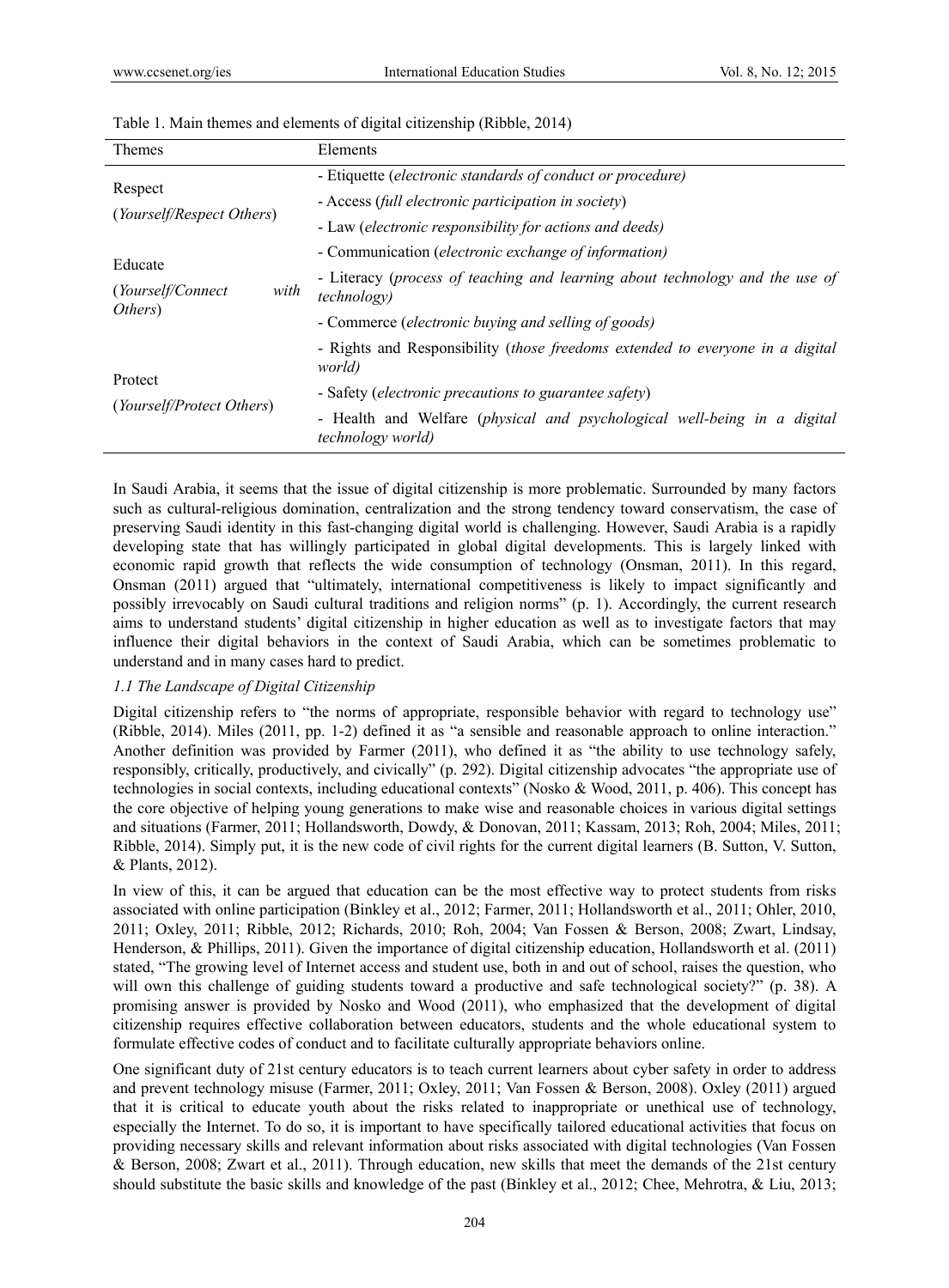Larson & Miller, 2011; Ribble, 2012). Hollandsworth et al. (2011) concluded that if the current educational paradigms do not respond to these issues, "the digital culture establishes its own direction, potentially pushing a productive, long-term solution further out of reach" (p. 37). However, teaching digital citizenship is not an easy mission. It can be puzzling, considering the prevailing traditional paradigms in education (Chee et al., 2013; Nosko & Wood, 2011; Ohler, 2011; Ribble, 2012; Sutton et al., 2012). Another associated problem is that educators usually perceive digital citizenship as a "technology problem rather than a societal issue that affects everyone" (Ribble, 2012, p. 149).

The emerging digital citizenship has gained increasing global attention. International organizations interested in promoting meaningful learning that is more relevant to the digital era are in a race to encourage safer cyber participation. For instance, the most recent technology standards for students developed by the International Society for Technology in Education (ISTE) contained a major category about digital citizenship. Under this category, the standards are: (a) to advocate and practice safe, legal, and responsible use of information and technology; (b) to exhibit a positive attitude toward using technology that supports collaboration, learning, and productivity; (c) to demonstrate personal responsibility for lifelong learning; and (d) to exhibit leadership for digital citizenship (ISTE, 2007). Vol. 8, No. 12;<br>
and that if the current educat<br>
rn direction, potentially push<br>
is digital citizenship is not an<br>
in education (Chee et al., 2<br>
other associated problem is<br>
than a societal issue that at<br>
a race to encoura

#### 1.2 Factors Influencing Digital Citizenship

The current study hypotheses that digital citizenship, as an expectation of everyday life digital routine, can be influenced by the individuals' attitudes toward the Internet, the way they trust their technological abilities (self-efficacy) as well as their computer expertise. For more illustration, see Figure 1.



Figure 1. Factors influence digital citizenship

For instance, students' attitudes toward computers and technology play a core mission in the promotion of digital citizenship (ISTE, 2007). A positive relationship between technology attitudes and digital citizenship was suggested in the work of Shelley et al. (2004), who found a direct linkage between technology attitudes and digital citizenship that could help bridge the gap in the digital divide in the United States. In this regard, E. Simsek and A. Simsek (2013) argued: "People became addicted to information. Readers, as the audience, have become digital users. Information processing has been transformed from being passive receivers to active information processors, who must engage, construct, respond, and act with information" (p. 127). Therefore, enhancing learners' attitudes toward computers and technology should be a continuous process if technology is to be used in teaching and learning approaches (Sam, Othman, & Nordin, 2005).

Another factor that seems to have earned little attention in the existing literature and may have an impact on digital citizenship is the learners' computer self-efficacy. Self-efficacy is defined as the individual's judgement of his or her ability to execute a certain and conditioned course of behavior/s or to complete specified tasks (Bandura, 1997). Differences in self-efficacy levels occur depending on several key questions, including the way individuals construe themselves, the attributes they think they possess, the roles they presume they are expected to play, the capabilities they believe they have acquired, the views they share with others, and their judgment of how they are viewed by others (Bong & Skaalvik, 2003). Wangpipatwong, Chutimaskul, and Papasratorn, (2008) conducted a study to identify factors influencing digital citizens' intention to use e-government websites. The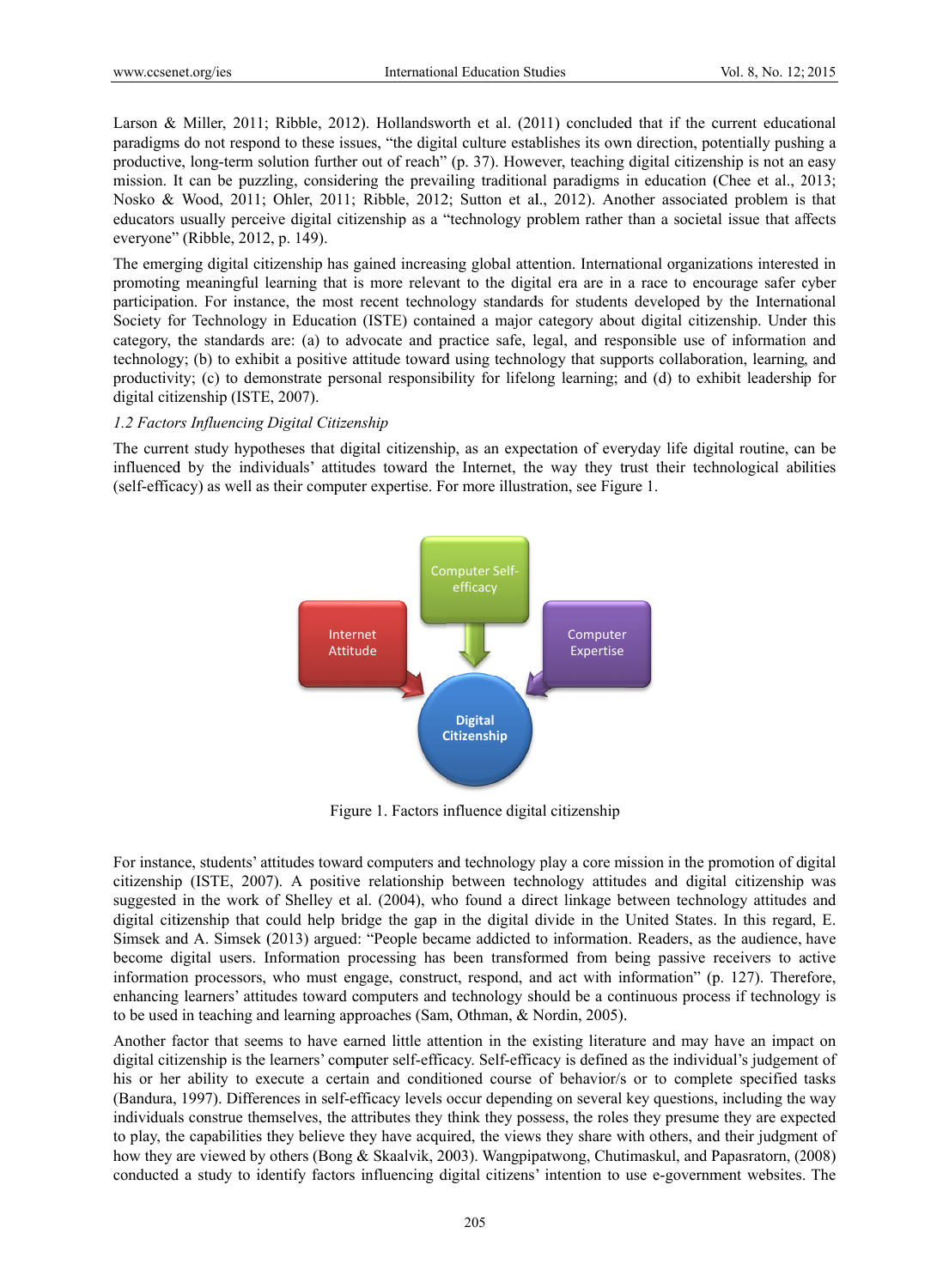results showed that computer self-efficacy is positively correlated with the intention to use e-government services and effectively participate in virtual environments.

A third potential factor that the current study aims to investigate is computer expertise, in terms of computer qualifications, computer experience, and daily average computer use. The role of computer expertise in promoting high levels of computer efficiency, especially in education, is well documented in the literature. With the wide expansion of technology use in today's societies, "students need increased expertise in digital technologies" (Larson & Miller, 2011, p. 122). In this regard, Vannatta (2007) argued that "technology skills and fluency are essential to using technology" (p. 136). Bahr, Shaha, Farnsworth, Lewis, and Benson (2004) stated that it is widely acknowledged that increased skills and knowledge about technology through practice are interrelated with increased motivation and willingness to use technology. As Georgina and Hosford (2009) found, the relationship between technology literacy and practice is significantly mutual. However, there is lesser evidence with regard to the impact of computer expertise on digital citizenship. This impact is what the current study intends to explore.

#### **2. Research Problem**

Although digital citizenship may be part of the equation toward achieving effective use of technology and lessening its negative effects, efforts to control the risks associated with digital technologies are "fraught with difficulties" and still long overdue (Van Fossen & Berson, 2008, p. 122). Besides, the existing literature gives little focus to factors that may affect digital citizenship. In the context of Saudi Arabia, there is a clear absent of authentic research devoted for understanding digital citizenship, especially among higher education students.

#### **3. Research Aim and Key Questions**

The current study, therefore, aims to understand digital citizenship, as well as identify factors that may lead to the development of higher education students' digital characteristics. The current study adopts the theoretical framework of Ribble (2014). The following research questions guide the study:

- What is the level of students' digital citizenship in terms of REPs?
- Does computer expertise (experience, daily average use, and qualifications) impact students' digital citizenship in terms of REPs?
- Does students' Internet attitude impact their digital citizenship in terms of REPs?
- Does students' perceived computer self-efficacy impact their digital citizenship in terms of REPs?

#### **4. Methodology**

To answer the research questions, a quantitative approach was implemented using survey questionnaire to collect the data.

#### *4.1 Sampling*

The strategy used in the current study is probability sampling, in which there is a possibility for every member of the population to participate (Mertens, 2005). Thus, probability sampling allows a random convenience sample to take part in the study (Mertens, 2005).

The context was the Faculty of Education at King Abdulaziz University. More than 250 students showed willingness to participate in the current study, which used the snowball technique to recruit respondents (Mertens, 2005). A total of 213 completed questionnaires were collected and checked after the deadline for submission. After excluding those with more than 85 percent incomplete data, the final number of useable questionnaires was 174, yielding a return rate of about 82 percent.

#### *4.2 Questionnaire Design*

The questionnaire included two major sections: (a) general information and (b) digital citizenship. A five-point Likert scale ( $5 =$  strongly agree,  $1 =$  strongly disagree) was used to classify the students' responses. The first section aimed to collect general information and respondents' perception on the possible factors that may impact students' digital citizenship. It gathered information on students' computer experience, daily average computer use, and computer qualifications (computer expertise). It also investigated two technology-related perceptions: Internet attitude and computer self-efficacy.

The scale used for Internet attitude was a modified version of Sam et al. (2005) who originally adapted the Computer Attitude Scale that has 20-item, developed and validated by Nickell and Pinto (1986). The internet attitude scale in the current study has only 10 items (see Appendix 1). For computer self-efficacy, the scale was originally designed for the current study; this scale consists of 18 items (see Appendix 2).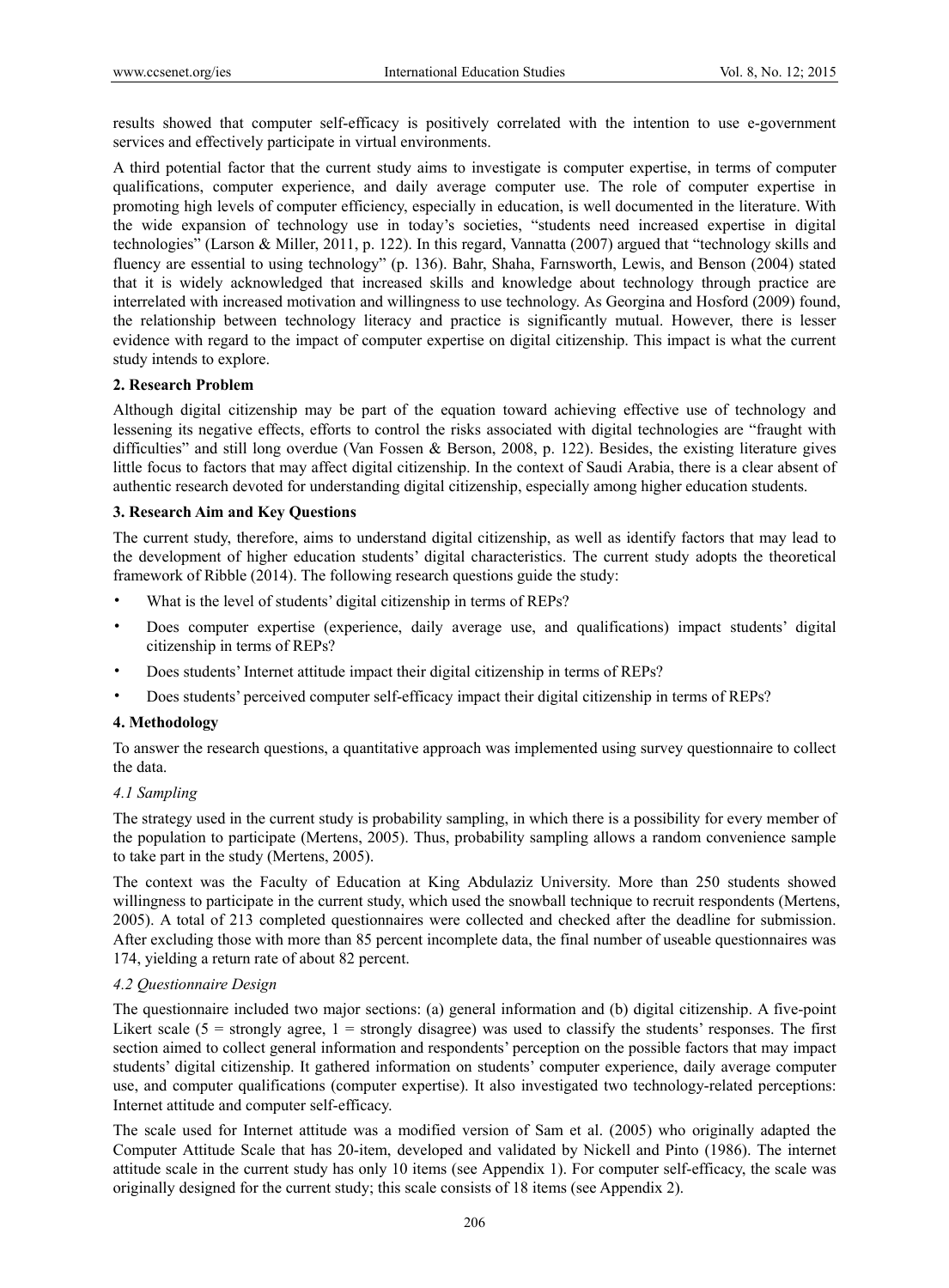The digital citizenship scale in the second section was specifically designed for the current study based on the assumptions of Ribble (2014). It includes 46 items categorized in three main sections (Subscales), which intended to meet the three main themes of REPs (see Appendix 3). The number of items included in each subscale is presented in Table 2.

Table 2. Digital citizenship scale (REPs)

| Subscale                             | N  |  |
|--------------------------------------|----|--|
| Respect Yourself/Respect Others      | 24 |  |
| Educate Yourself/Connect with Others | 11 |  |
| Protect Yourself/Protect Others      | 11 |  |
| Total                                | 46 |  |

#### *4.3 Validity and Reliability*

The vast majority of the participants spoke the Arabic language. Therefore, the questionnaires were first developed in English and subsequently translated into Arabic before distribution. Because the Arabic language is the researcher's mother tongue, the researcher himself translated the questionnaire to ensure its accuracy. According to Mertens (2005), "because survey research uses decontextualized words through its very nature, the researcher must be careful to interpret the words in light of the particular cultural circumstances" (p. 185). Hence, three specialists and Arabic native speakers reviewed the translation to ensure its accuracy and clarity.

The questionnaire validity was tested by having a panel of experts check its relevance, content, and construction (Mertens, 2005). Based on these experts' opinions, necessary and appropriate changes were made. Reliability statistics obtained using Cronbach's alpha coefficient indicated acceptable internal consistency levels exceeding .7 (Pallant, 2007). See Table 3.

| Table 3. Reliability statistics |                                      |          |    |  |
|---------------------------------|--------------------------------------|----------|----|--|
|                                 | Subscale                             | $\alpha$ | N  |  |
|                                 | Attitude                             | .71      | 10 |  |
| Attitude and Self-efficacy      | Self-efficacy                        | .93      | 18 |  |
|                                 | Respect Yourself/Respect Others      | 90       | 24 |  |
|                                 | Educate Yourself/Connect with Others | .88      | 11 |  |
| Digital Citizenship             | Protect Yourself/Protect Others      | .83      | 11 |  |
|                                 | Total Digital Citizenship            | .89      | 46 |  |
| <b>Total Questionnaire</b>      |                                      | 92       | 74 |  |
|                                 |                                      |          |    |  |

#### **5. Results**

#### *5.1 Students' Computer Expertise*

Investigating the students' technological expertise included determining their computer experience, daily average computer use, and computer qualifications (see Table 4).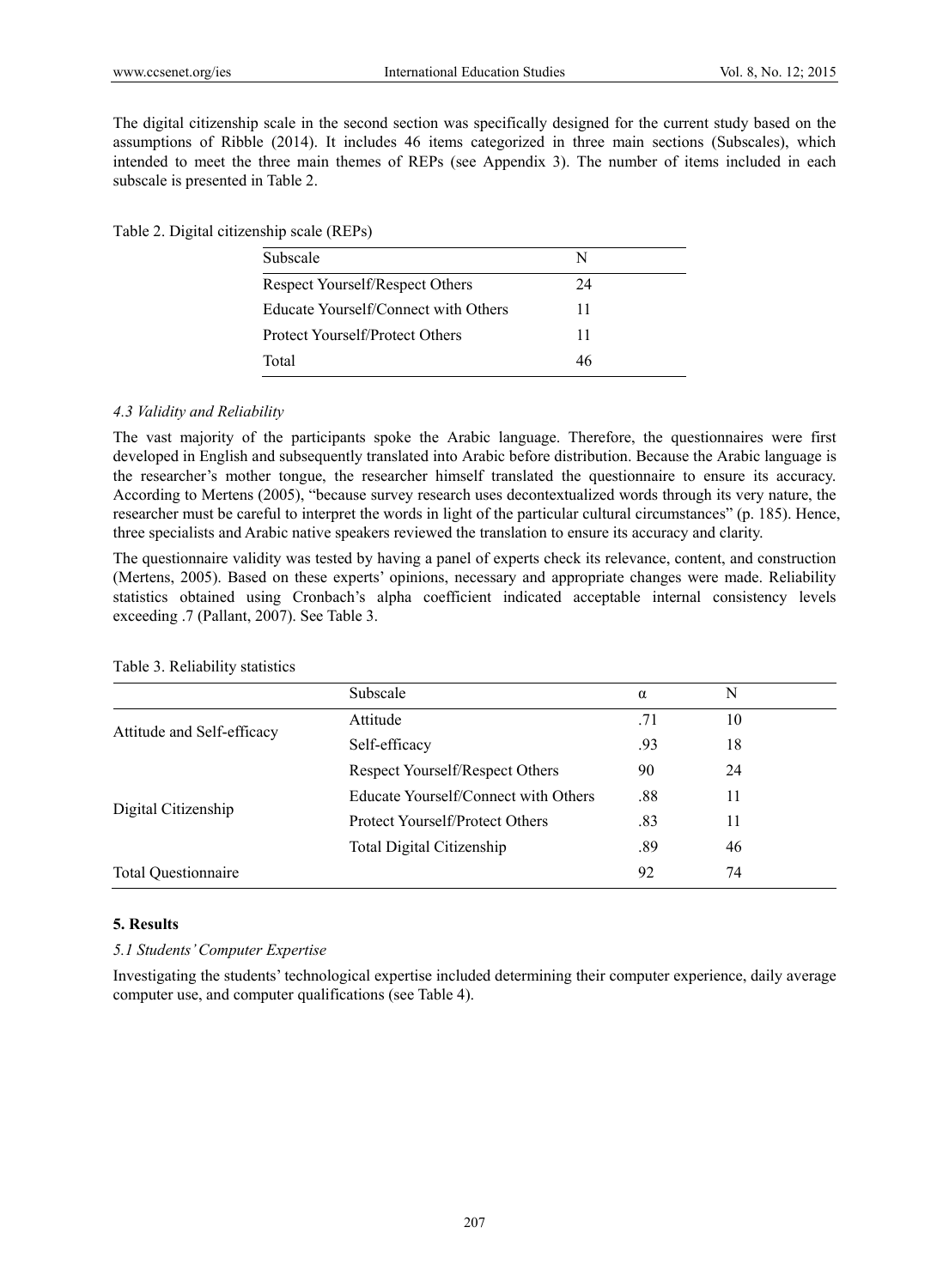| Group                | N   | $\frac{0}{0}$ | M    | SD   |
|----------------------|-----|---------------|------|------|
| Less than 5 Years    | 70  | 40.2          |      |      |
| From 5 to 10 Years   | 95  | 54.6          | 1.65 | 0.58 |
| More than 10 Years   | 9   | 5.2           |      |      |
| Less than 1 Hour     | 36  | 20.7          |      |      |
| From 1 to 5 Hours    | 118 | 67.8          | 1.91 | 0.56 |
| More than 5 Hours    | 20  | 11.5          |      |      |
| No Qualifications    | 121 | 69.5          |      | 0.46 |
| <b>Short Courses</b> | 53  | 30.5          |      |      |
|                      |     |               |      | 1.30 |

#### Table 4. Students' computer expertise (n=174)

The data in Table 4 show that most of the students have an average computer experience of between 5 to 10 years. Although most of the students have no computer qualifications, they reported a high daily average use of 5 hours or more.

#### *5.2 Students' Internet Attitude and Computer Self-Efficacy*

To gain a general picture of the students' Internet attitude, the total mean of their responses was calculated (see Table 5).

#### Table 5. Attitude and computer self-efficacy (n=174)

| Scale                               | М    | SΒ   |  |
|-------------------------------------|------|------|--|
| Total Attitude                      | 4.52 | 0.36 |  |
| <b>Total Computer Self-efficacy</b> | 4.10 | 0.66 |  |

As shown in Table 5, the total mean indicates that the students have very good levels of perceived Internet attitude ( $M = 4.52$ ). The data also show that the students tend to have a good level of computer self-efficacy ( $M =$ 4.10) and that they trust their abilities to deal with computer technology and implement it to satisfy their needs.

#### *5.3 Students' Digital Citizenship*

One of the main purposes of the current study is to understand students' digital citizenship. As previously discussed, the digital citizenship scale was divided into three subscales. The total mean score for each subscale, as well as the total mean for the scale, are shown in Table 6.

#### Table 6. Digital citizenship (n=174)

| Subscale                                     | M | -SD       |
|----------------------------------------------|---|-----------|
| Total Educate Yourself /Connect with Others  |   | 3.61 0.78 |
| Total Protect Yourself/Protect Others        |   | 3.63 0.78 |
| <b>Total Respect Yourself/Respect Others</b> |   | 437 051   |
| Total Digital Citizenship                    |   | 4 01 0 43 |

Based on the data in Table 6, the total mean for students' digital citizenship is 4.01, which indicates good levels. However, the digital citizenship practices with the highest mean are those concerning respect for oneself and others ( $M = 4.37$ ). This is followed by practices with regard to protecting oneself and others ( $M = 3.63$ ) and educating oneself/connecting with others  $(M = 3.61)$ , which showed similar results.

### *5.4 Students' Computer Expertise Influences Digital Citizenship*

A one-way between-groups multivariate analysis of variance (MANOVA) was performed to investigate the impact of the students' computer expertise, which includes their computer experience, daily average computer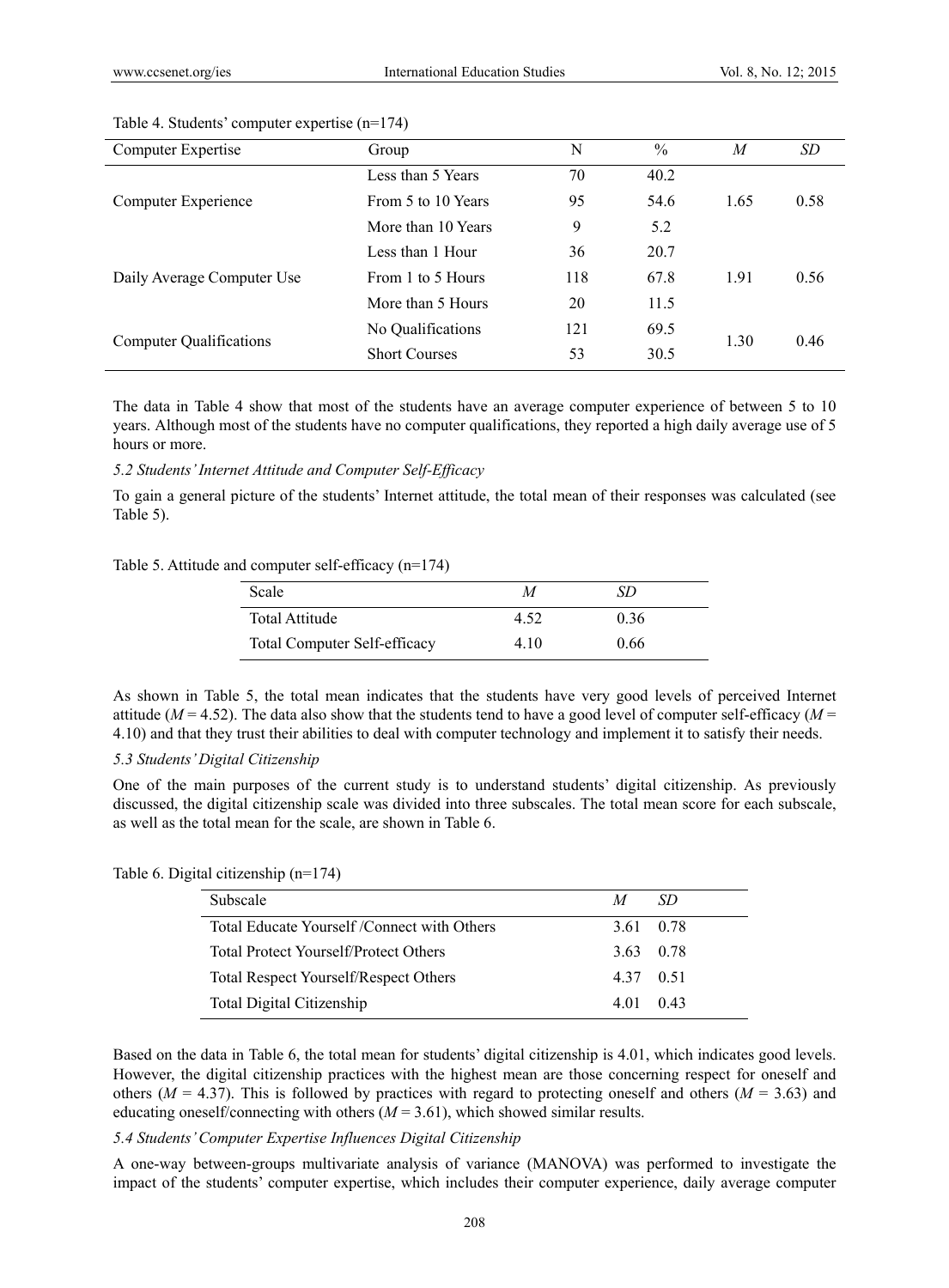use, and computer qualifications as dependent variables, on their digital citizenship (independent variable). Preliminary assumption testing was conducted to check the sample distribution, linearity, normality, multicolinearity, univariate and multivariate outliers, and homogeneity of variance-covariance with no serious violations noted. Accordingly, Wilks' lambda values (λ) are shown in Table 7.

|  |  | Table 7. Impact of computer expertise on students' digital citizenship (MANOVA) |  |
|--|--|---------------------------------------------------------------------------------|--|
|  |  |                                                                                 |  |

| Effect                         | Wilks' λ | F    | Hypothesis df | Error df Sig. |      | partial $\eta^2$ |
|--------------------------------|----------|------|---------------|---------------|------|------------------|
| Computer Experience            | .88      | 3.38 |               | 314           | .003 | .088             |
| Daily Average Computer Use     | .88      | 3.39 |               | 314           | .003 | .083             |
| <b>Computer Qualifications</b> | 97       | 1.61 |               |               | 190  | .056             |

The MANOVA results indicate a statistically significant impact of the students' computer expertise on their digital citizenship, as follows:

- Computer experience [*F* (6, 314) = 3.38, *p* = .003; Wilks' λ = .88; partial eta squared = .088].
- Computer daily average use  $[F (6, 382) = 3.39, p = .003; Wilks' \lambda = .88; partial \eta^2 = .083]$ .

Table 8 shows the impacts that reached statistical significance when the results for the dependent variables were considered separately.

|  | Table 8. Test results for between-subjects effects |  |
|--|----------------------------------------------------|--|
|  |                                                    |  |

| Source                           | Dependent Variable                          | Type<br>Ш<br>οf<br>Sum<br>Squares | df | Mean<br>Square | F    | Sig. | partial $\eta$ 2 |
|----------------------------------|---------------------------------------------|-----------------------------------|----|----------------|------|------|------------------|
| Computer<br>Experience           | Educate<br>Yourself/<br>Connect with Others | 6.97                              | 2  | 3.48           | 7.85 | .001 | .090             |
| Daily<br>Average<br>Computer Use | Protect Yourself/<br><b>Protect Others</b>  | 6.17                              | 2  | 3.09           | 6.27 | .002 | .073             |

Computer experience showed a statistically significant impact on students' digital participation in terms of educating oneself and connecting with others  $[F(1, 174) = 7.85, p = .001$ , partial  $p = .090$ . An examination of the mean scores indicated that students with computer experience ranging from 5 to 10 years (the majority) were more involved in activities related to educating oneself and connecting with others  $(M = 4.04)$  compared with students with less than 5 years of computer experience  $(M = 3.65)$ .

The students' daily average computer use was found to significantly impact practices with regard to protecting oneself and others  $[F(1, 174) = 6.27, p = .002$ , partial  $p = .073$ . The mean differences show that students with the highest daily average computer use (more than 5 hours a day) tend to protect themselves and others in digital activities ( $M = 3.80$ ) more compared with those with a daily average computer use of less than 1 hour ( $M = 3.18$ ) or 1 to 5 hours  $(M = 3.73)$ .

#### *5.5 Students' Attitudes and Self-Efficacy Impact Digital Citizenship*

By using Pearson's product-moment correlation coefficients, the relationships between the students' Internet attitude, computer self-efficacy, and digital citizenship were investigated, revealing six positive correlations (see Table 9).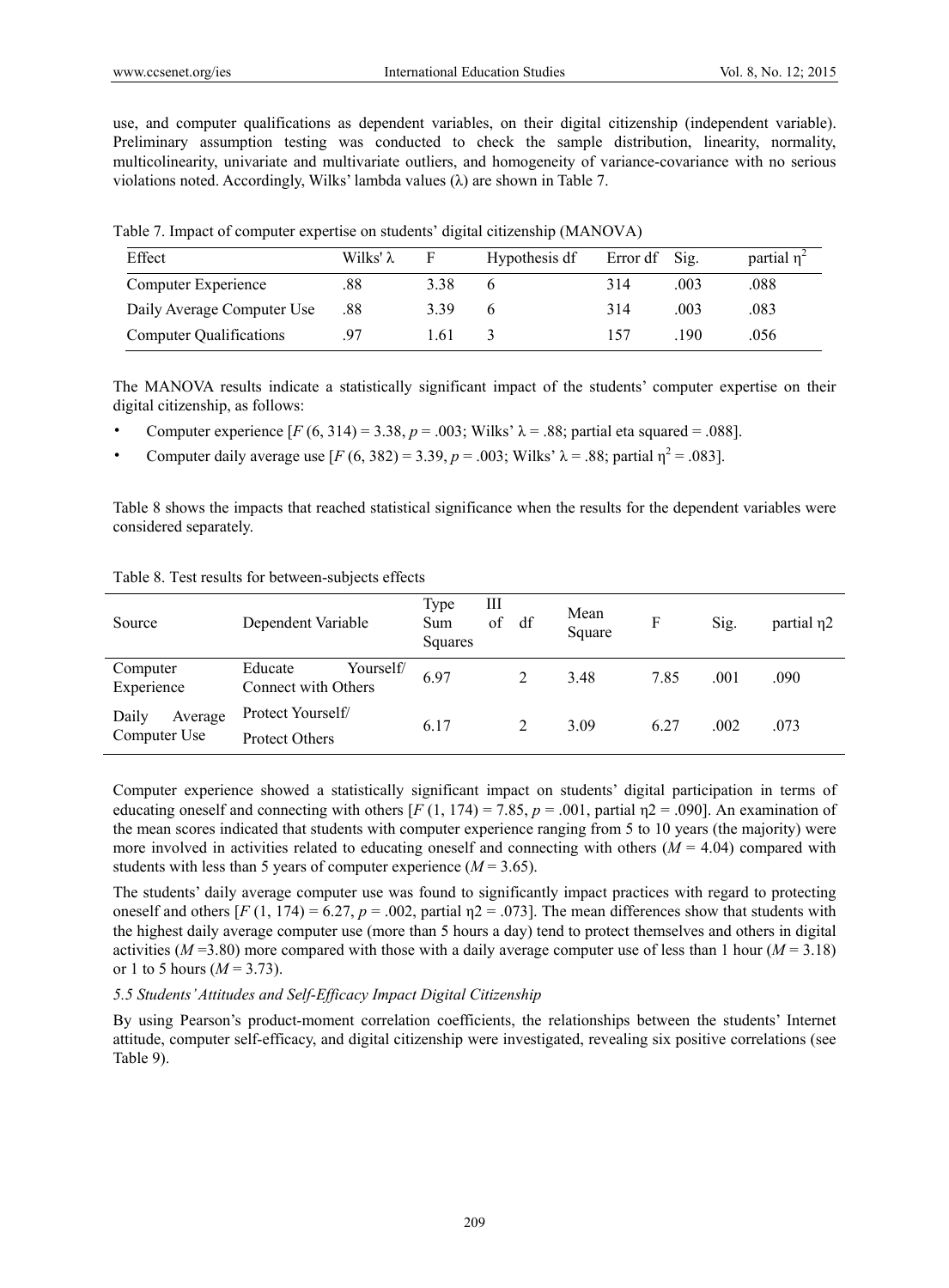|               |      | Respect<br>Yourself/Respect<br>Others | Educate<br>Yourself/Connect<br>with Others | Protect<br>Yourself/Protect<br>Others | Total Digital<br>Citizenship |
|---------------|------|---------------------------------------|--------------------------------------------|---------------------------------------|------------------------------|
| Attitude      | PC   | $.354$ **                             | $.247$ **                                  | .082                                  | $.363^{**}$                  |
| $(n=174)$     | Sig. | .000                                  | .001                                       | .284                                  | .000                         |
| Self-efficacy | PC   | $.297**$                              | $.367**$                                   | .147                                  | $.408$ **                    |
| $(n=174)$     | Sig. | .000                                  | .000                                       | .053                                  | .000                         |

|  | Table 9. Pearson's correlations for students' attitudes, self-efficacy, and digital citizenship |  |  |  |  |  |
|--|-------------------------------------------------------------------------------------------------|--|--|--|--|--|
|--|-------------------------------------------------------------------------------------------------|--|--|--|--|--|

\*\*: The correlation is significant at the 0.01 level (2-tailed); PC, Pearson correlation.

As the data in Table 9 suggest, higher levels of students' Internet attitude are associated with higher levels of respect for oneself and others online  $[r = .354, n = 174, p = .000]$ . Also, higher levels of students' Internet attitude are strongly correlated with practices of educating oneself and others online  $[r = .247, n = 174, p = .001]$ . The total digital citizenship is positively correlated with students' Internet attitude  $[r = .363, n = 174, p = .000]$ . However, no correlation was found between students' Internet attitudes and practices toward protecting oneself and others online.

Similarly, higher levels of students' computer self-efficacy are associated with higher levels of respect for oneself and others online  $[r = .297, n = 174, p = .000]$ . Further, higher levels of students' computer self-efficacy are positively correlated with the stance of educating oneself and others online  $[r = .367, n = 174, p = .000]$ . Higher levels of students' computer self-efficacy are also strongly linked to higher levels of total digital citizenship  $[r = .408, n = 174, p = .000]$ . Pearson's correlation coefficients suggest no relationship between students' computer self-efficacy and their practices of protecting oneself and others online.

#### **6. Discussion**

The background information revealed that most of the students have an average computer experience of between 5 to 10 years. Although most of the students have no computer qualification, they reported a high daily average use of five hours or more. This pattern mirrors the rapid increase in the use of technology as a global power.

The results also indicate that the students have good levels of perceived Internet attitude and computer self-efficacy. The students perceive the Internet as a useful tool for effective participation in the 21st century. They themselves can be seen as motivated learners who generally trust their abilities to integrate technology into their daily lifestyles, including learning activities. This result also can be supported by the assumption found in the current study in which no connection was found between technology computer qualification and digital citizenship.

The students correspondingly showed good levels of digital citizenship, especially in terms of respecting oneself and others online. This, in particular, indicates that respect is a main issue for students engaged in virtual communities. Clearly, students prefer to participate in respectable, proper, and suitable online communities in which they feel respected and can show respect to others. It appears that students reject the notion of cyberbullying and believe in the importance of respecting others' identities, cultures, and human rights. The literature suggests that respect, especially for others, is vital in digital societies, "since it is becoming much easier to infringe others' rights due to the advances of ICTs" (Roh, 2004, p. 168). Respect has become a necessity for global learners in the 21st century, both in and out of the digital environment. Kassam (2013) argued that:

Much preparation for the social aspects of discussion, which include respect and responsibility for the welfare of all, the critical literacy required for the fast paced transparent and interactive world of the digital media, good responsible citizenship and the ability to discuss and argue with respect for everyone, are skills that can be taught in the classroom without the latest access to social networks in the Web 2.0 world. (p. 261).

Another interesting result is that students with higher levels of computer experience were found to be more involved in activities related to educating oneself and connecting with others online compared with students with less computer experience. Apparently, students with higher levels of computer experience tend to share their knowledge with others online and create more effective ways of communication. Computer experience seems to play a catalyst role in seeking and exchanging information with others online.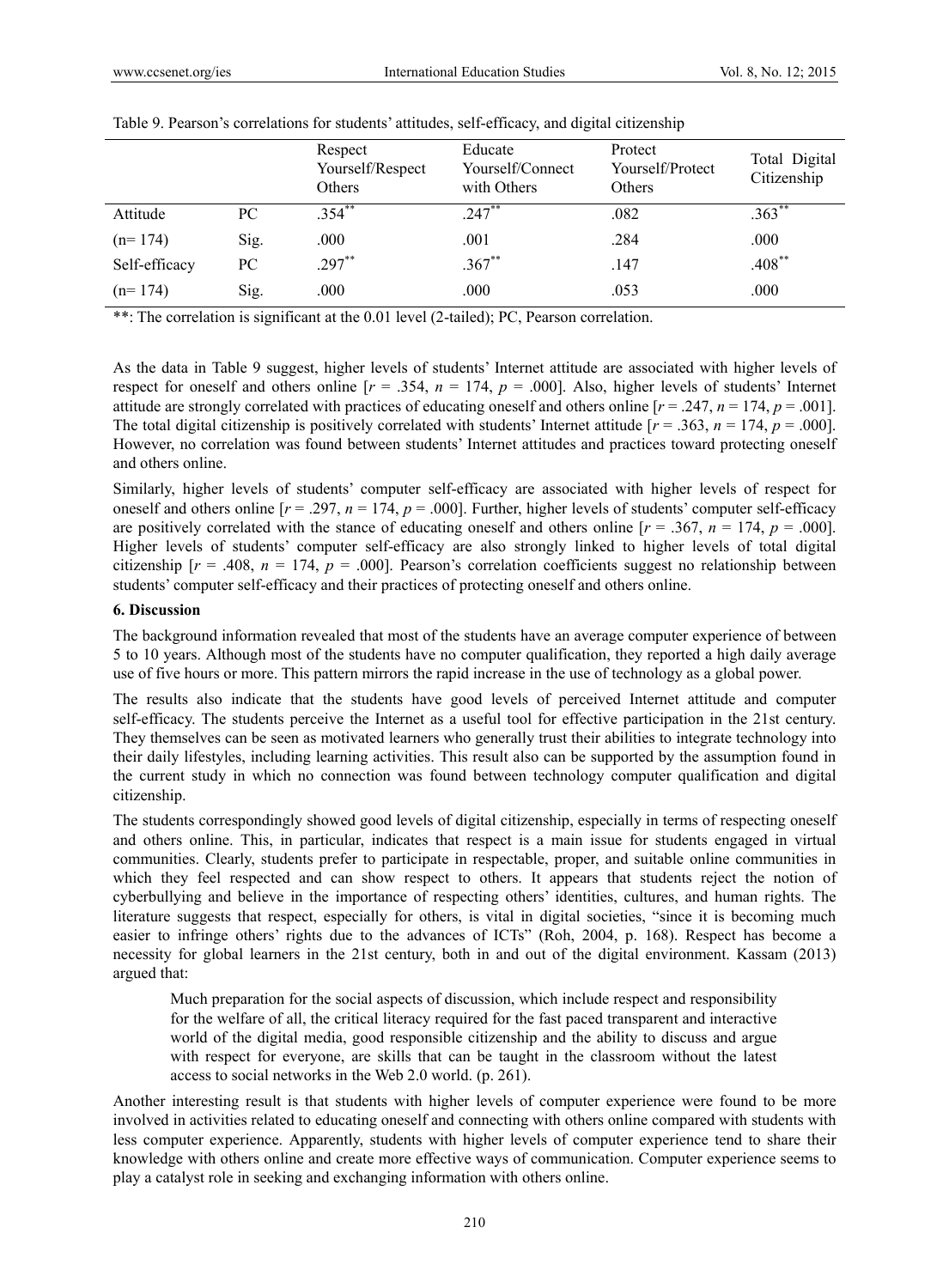Further, students with higher levels of daily average technology use tend to protect themselves and others in the digital environment more compared with students with lower daily average technology use. Security issues seem very important to students who use technology extensively on a daily basis. Therefore, it is important for them to protect themselves and share relevant information with others online.

The current study also found that higher levels of students' attitudes toward the Internet are associated with higher levels of respect for oneself and others, of educating oneself and others, and of total digital citizenship. The way students feel about the Internet and its implications appear to impact the way they perceive their digital identities. Students with good levels of attitudes toward the Internet can be better digital citizens who respect themselves and others and may effectively engage in more activities relevant to educating themselves and others online. This result is consistent with those of Shelley et al. (2004), who found a direct connection between students' attitudes toward technology and digital citizenship.

Similarly, higher levels of students' computer self-efficacy are associated with higher levels of respect for oneself and others, of educating oneself and others, and of total digital citizenship. This result suggests that students' higher levels of confidence with regard to computers and technology use can motivate higher levels of digital citizenship. Students who feel confident of and trust their technological abilities tend to respect themselves and others online. Being confident and motivated, they like to learn and share information in respectable virtual environments. These results support the findings of Wangpipatwong et al. (2008), which showed that computer self-efficacy has a positive impact on participants' intention to participate in the internet virtual societies' such as the e-government websites.

#### **7. Conclusions and Implications**

The current study aimed to understand students' digital citizenship and the possible factors that may impact it. A quantitative approach using a survey questionnaire was implemented. The participants were 174 students from the Faculty of Education at King Abdulaziz University in Saudi Arabia. The findings indicate that the students have acceptable levels of perceived Internet attitude and computer self-efficacy. The students also showed good levels of digital citizenship, especially in terms of respecting oneself and others online. Technology expertise, in terms of computer experience and daily average technology use, despite computer qualifications, is suggested to be positively correlated with digital citizenship. Also, the students' attitudes toward the Internet and their computer self-efficacy may positively impact their digital citizenship, especially with regard to respecting and educating oneself and others online.

A limitation of the present study is that its results are based on a survey conducted in Saudi Arabia and thus may not be generalizable to other parts of the world. However, the findings may provide insights for future research on digital citizenship and the factors that contribute to the enhancement of 21st century learners' digital behaviors. Hence, it can be argued that the current study findings reflects the practices of digital citizenship in mono-cultural and conservative nations, such as Saudi Arabia.

The results of this research have several potential implications relevant to policy and practice, especially for developing countries such as Saudi Arabia. It is important to establish appropriate policies for digital practices in higher education. These policies should have the core mission not only of explaining what, when, and how to effectively use technology but also of illustrating the norms and principles of digital citizenship. Policies should also work toward raising awareness about digital citizenship as a global demand that is not limited to a specific context or domain. They should also contribute to the enhancement of digital citizenship through the promotion of respect for other cultures and digital identities.

Because it is critical for students to be good digital citizens and to use technology responsibly, it is necessary to enhance their levels of Internet attitude and perceived computer self-efficacy. This can be achieved through digital citizenship education, in which students should be provided with relevant literacy and practice to foster their self-confidence and positive attitudes toward digital technologies, especially the Internet. Curricula as well should have embedded technology-based practices to enhance students' technological expertise and facilitate the appropriate use of technology as an effective learning tool.

## **References**

Bahr, D. L., Shaha, S. H., Farnsworth, B. J., Lewis, V. K., & Benson, L. F. (2004). Preparing tomorrow's teachers to use technology: Attitudinal impacts of technology-supported field experience on pre-service teacher candidates. *Journal of Instructional Psychology, 31*(2), 88-97.

Bandura, A. (1997). *Self-efficacy: The Exercise of Control*. New York: NY: W. H. Free man.

Bennett, W. L. (2008). Changing citizenship in the digital age. In W. L. Bennett (Ed.), *Civic life online* (pp. 1-24).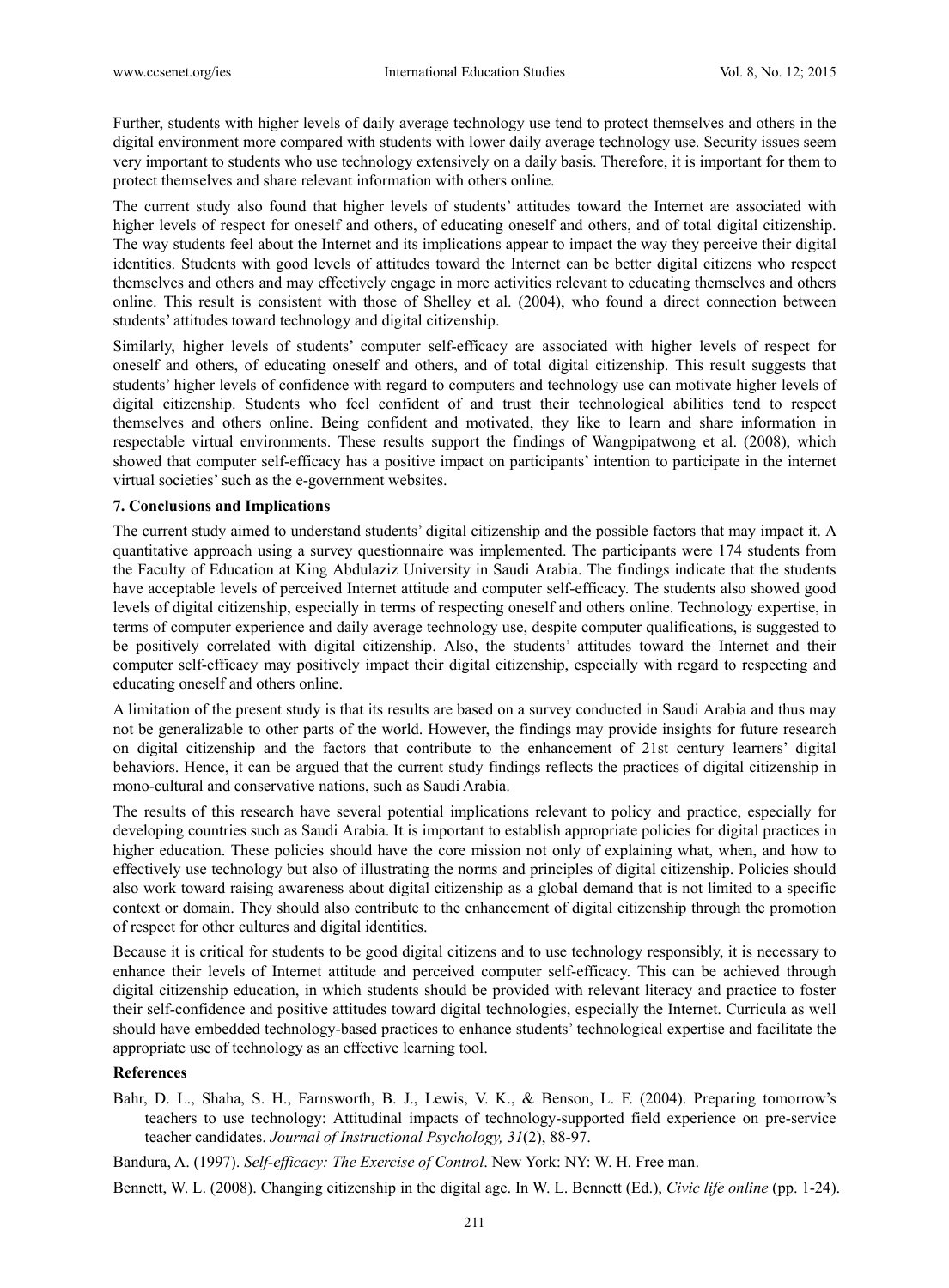Cambridge, MA: MIT Press.

- Binkley, M., Erstad, O., Herman, J., Raizen, S., Ripley, M., Miller-Ricci, M., & Rumble, M. (2012). Defining Twenty-First Century Skills. In P. Griffin, B. McGaw, & E. Care (Eds.), *Assessment and Teaching of 21st Century Skills* (pp. 17-66). Springer Netherlands. http://dx.doi.org/10.1007/978-94-007-2324-5\_2
- Bong, M., & Skaalvik, E. M. (2003). Academic self-concept and self-efficacy: How different are they really? *Educational Psychology Review, 15*(1), 1-40. http://dx.doi.org/10.1023/A:1021302408382
- Chee, Y. S., Mehrotra, S., & Liu, Q. (2013). Effective game based citizenship education in the age of new media. *The Electronic Journal of e-Learning, 11*(1), 16-28.
- Farmer, L. (2011). *Teaching digital citizenship*. Paper presented at the Global TIME 2011. Retrieved from http://www.editlib.org/p/37093
- Georgina, D. A., & Hosford, C. C. (2009). Higher education faculty perceptions on technology integration and training. *Teaching and Teacher Education, 25*(5), 690-696. http://dx.doi.org/10.1016/j.tate.2008.11.004
- Hollandsworth, R., Dowdy, L., & Donovan, J. (2011). Digital citizenship in K-12: It takes a village. *TechTrends, 55*(4), 37-47. http://dx.doi.org/10.1007/s11528-011-0510-z
- ISTE. (2007). National educational technology standards projects. *International Society for Technology in Education.* Retrieved May 14, 2015, from http://www.iste.org/standards/iste-standards/standards-forstudents
- Kassam, A. (2013). Changing society using new technologies: Youth participation in the social media revolution and its implications for the development of democracy in sub-Saharan Africa. *Education and Information Technologies, 18*(2), 253-263. http://dx.doi.org/10.1007/s10639-012-9229-5
- Langran, E., & Beishembaeva, A. (2011). *Teaching for global citizenship with geospatial technology*. Paper presented at the Society for Information Technology & Teacher Education International Conference 2011, Nashville, Tennessee, USA. Retrieved from http://www.editlib.org/p/36928
- Larsen, E., & Rainie, L. (2002). *The rise of the e-citizen: How people use government agencies' web sites*. Retrieved June 17, 2014, from http://www.pewinternet.org/files/old-media//Files/Reports/2002/PIP\_Govt\_ Website\_Rpt.pdf.pdf
- Larson, L. C., & Miller, T. N. (2011). 21<sup>st</sup> century skills: Prepare students for the future. *Kappa Delta Pi Record*, *47*(3), 121-123. http://dx.doi.org/10.1080/00228958.2011.10516575
- Mertens, D. M. (2005). *Research and Evaluation in Education and Psychology: Integrating Diversity with Quantitative, Qualitative, and Mixed Methods* (2nd ed.). Thousand Oaks, Calif., London: Sage Publications.
- Miles, D. (2011). *Youth protection: Digital citizenship-Principles and new resources*. Paper presented at the Cybersecurity Summit (WCS), 2011 Second Worldwide.
- Nickell, G. S., & Pinto, J. N. (1986). The computer attitude scale. *Computers in Human Behavior, 2*, 301-306. http://dx.doi.org/10.1016/0747-5632(86)90010-5
- Nosko, A., & Wood, E. (2011). Learning in the Digital Age with SNSs: Creating a Profile. In B. White, I. King, & P. Tsang (Eds.), *Social Media Tools and Platforms in Learning Environments* (pp. 399-418). Springer Berlin Heidelberg. Retrieved from http://dx.doi.org/10.1007/978-3-642-20392-3\_24
- Ohler, J. (2011). Digital citizenship means character education for the digital age. *Kappa Delta Pi Record, 47*(Sup1), 25-27. http://dx.doi.org/10.1080/00228958.2011.10516720
- Ohler, J. B. (2010). *Digital Community, Digital Citizen*. Corwin Press. Thousand Oaks, CA: Corwin Press.
- Onsman, A. (2011). It is better to light a candle than to ban the darkness: Government led academic development in Saudi Arabian universities. *Higher Education*, 1-14. http://dx.doi.org/10.1007/s10734-010-9402-y
- Oxley, C. (2011). Digital citizenship: Developing an ethical and responsible online culture. *Access, 25*(3), 5-9.
- Pallant, J. F. (2007). *SPSS Survival Manual: A Step By Step Guide To Data Analysis Using SPSS* (3rd ed.). Crows Nest, NSW: Allen & Unwin.
- Ribble, M. (2012). Digital citizenship for educational change. *Kappa Delta Pi Record, 48*(4), 148-151. http://dx.doi.org/10.1080/00228958.2012.734015
- Ribble, M. (2014). *Digital Citizenship: Using Technology Appropriately*. Retrieved February 13, 2014, from http://digitalcitizenship.net/Home\_Page.html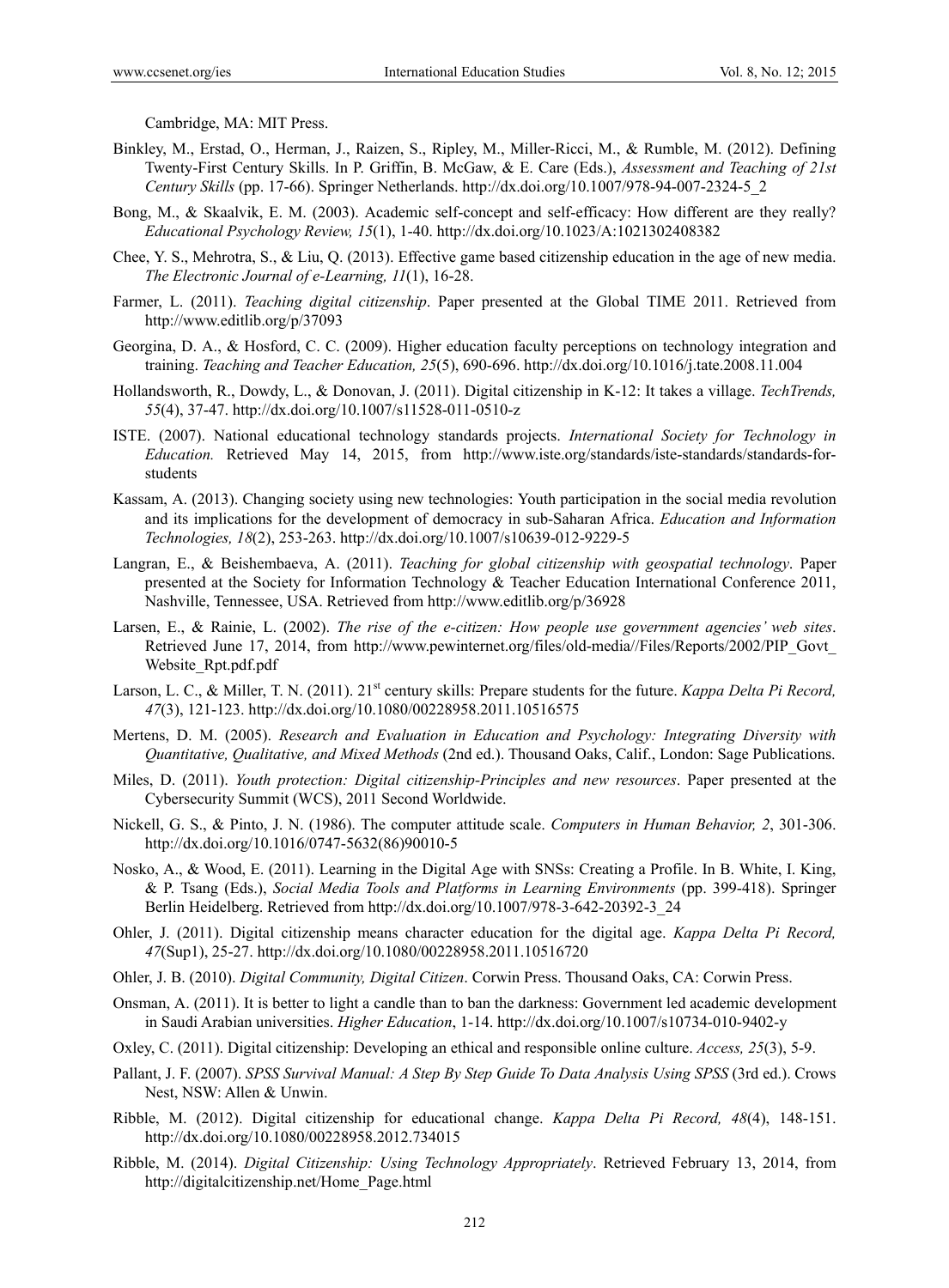- Richards, R. (2010). Digital citizenship and web 2.0 tools. *MERLOT Journal of Online Learning and Teaching, 6*(2), 516-522.
- Roh, Y.-R. (2004). Democratic citizenship education in the information age: A comparative study of South Korea and Australia. *Asia Pacific Education Review, 5*(2), 167-177. http://dx.doi.org/10.1007/BF03024954
- Sam, H. K., Othman, A. E. A., & Nordin, Z. S. (2005). Computer self-efficacy, computer anxiety, and attitudes toward the internet: A study among undergraduates in Unimas. *Educational Technology & Society, 8*(4), 205-219.
- Shelley, M., Thrane, L., Shulman, S., Lang, E., Beisser, S., Larson, T., & Mutiti, J. (2004). Digital citizenship: Parameters of the digital divide. *Social Science Computer Review, 22*(2), 256-269. http://dx.doi.org/10.1177/0894439303262580
- Simsek, E., & Simsek, A. (2013). New literacies for digital citizenship. *Contemporary Educational Technology, 4*(2), 126-137.
- Sutton, B., Sutton, V., & Plants, B. (2012). *Digital Citizenship*. Paper presented at the Society for Information Technology & Teacher Education International Conference 2012, Austin, Texas, USA. Retrieved from http://www.editlib.org/p/39818
- VanFossen, P. J., & Berson, M. J. (2008). Civic literacy in a digital age. *Contemporary Issues in Technology and Teacher Education, 8*(2), 122-124.
- Vannatta, R. (2007). The Intrepid Explorer: A Model of Effective Technology Use for All Educators. In K. Kumpulainen (Ed.), *Educational Technology: Opportunities and Challenges*. Finland: OULU University Press, OULU 2007.
- Wangpipatwong, S., Chutimaskul, W., & Papasratorn, B. (2008). Understanding citizen's continuance intention to use e-government website: A composite view of technology acceptance model and computer self-efficacy. *Electronic Journal of e-Government Volume, 6*(1), 55-64.
- Winn, J. (2006). *Global Citizenship: An unintended consequence of information literacy instruction for graduate teacher education students*. Paper presented at the Society for Information Technology & Teacher Education International Conference 2006, Orlando, Florida, USA. http://www.editlib.org/p/22149
- Zwart, M. d., Lindsay, D., Henderson, M., & Phillips, M. (2011). Teenagers, Legal Risks and Social Networking Sites. Victoria, Australia: Monash University.

#### **Appendix 1**

|    | Items                                                                         | <b>SA</b> | $\overline{A}$ | N | D | SD |
|----|-------------------------------------------------------------------------------|-----------|----------------|---|---|----|
| 1. | The Internet makes me comfortable because I understand it                     |           |                |   |   |    |
| 2. | The Internet is responsible for many good things we enjoy                     |           |                |   |   |    |
| 3. | There are unlimited possibilities of Internet applications that have not been |           |                |   |   |    |
|    | thought of yet                                                                |           |                |   |   |    |
| 4. | The reasonable use of the Internet can be very useful to humans               |           |                |   |   |    |
| 5. | The Internet can eliminate a lot of tedious work                              |           |                |   |   |    |
| 6. | The use of the Internet is enhancing our standard of living                   |           |                |   |   |    |
| 7. | The Internet is bringing us into a bright new era                             |           |                |   |   |    |

#### **Internet Attitudes Scale**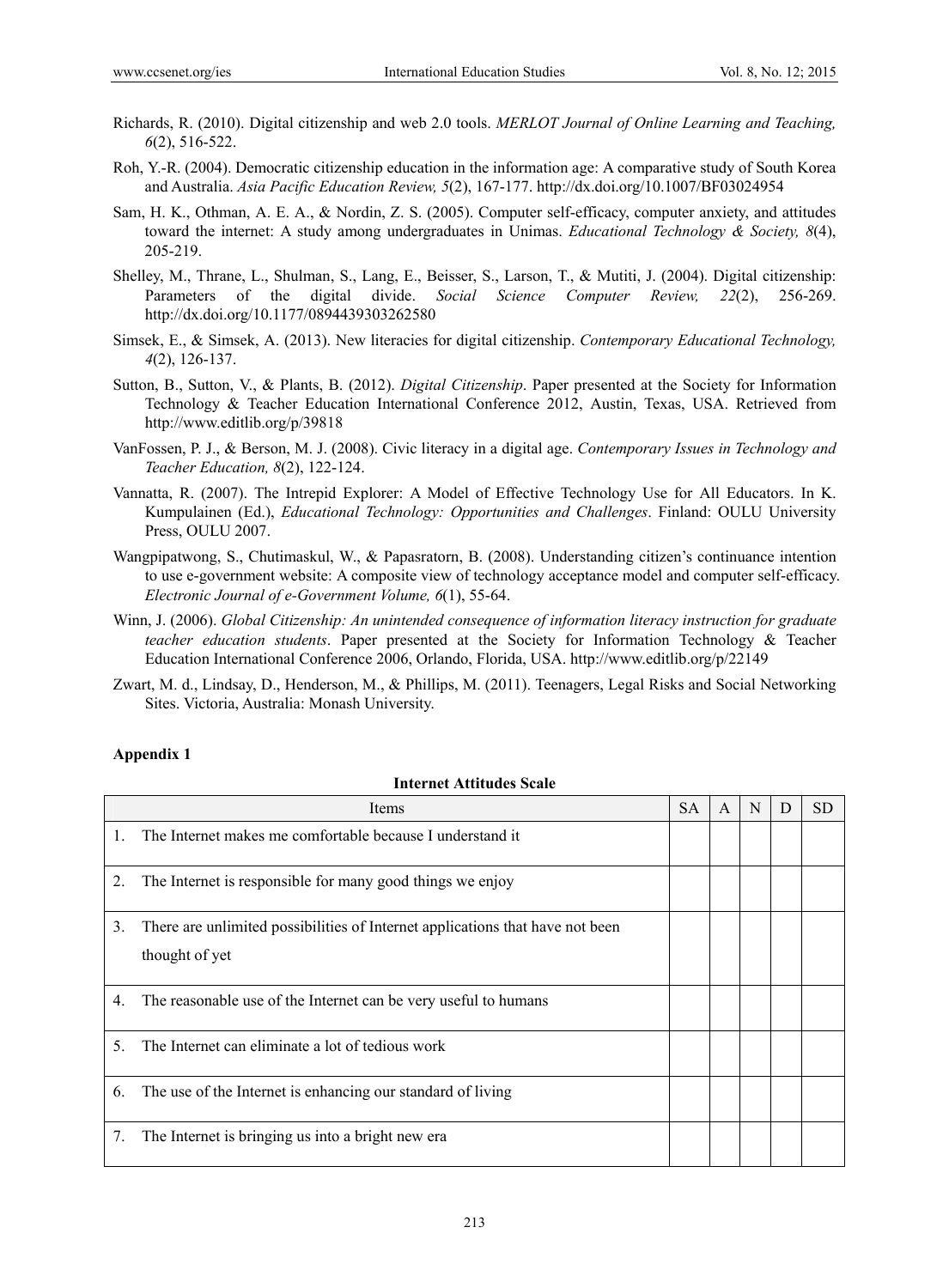| 8  | Life will be easier and faster with the Internet                     |  |  |  |
|----|----------------------------------------------------------------------|--|--|--|
| 9. | The Internet provides easy, rich and enjoyable source of information |  |  |  |
|    | 10. Life will be much easier with the Internet                       |  |  |  |

# **Appendix 2**

| Items |                                                                                | <b>SA</b> | A | N | D | <b>SD</b> |
|-------|--------------------------------------------------------------------------------|-----------|---|---|---|-----------|
|       | (I feel Confident )                                                            |           |   |   |   |           |
| 1.    | working on a personal computer                                                 |           |   |   |   |           |
| 2.    | installing and uninstalling any program (software)                             |           |   |   |   |           |
| 3.    | entering and saving data (numbers and words) into a file                       |           |   |   |   |           |
| 4.    | opining and escaping (exiting) from the program (software)                     |           |   |   |   |           |
| 5.    | calling up a data fie to view on the monitor screen                            |           |   |   |   |           |
| 6.    | understanding terms/words relating to computer hardware                        |           |   |   |   |           |
| 7.    | understanding terms/words relating to computer software                        |           |   |   |   |           |
| 8.    | learning advanced skills within a specific program (software)                  |           |   |   |   |           |
| 9.    | using a printer to make "hardcopy" of my work                                  |           |   |   |   |           |
|       | 10. copying a disc                                                             |           |   |   |   |           |
|       | 11. adding and deleting information from a data file                           |           |   |   |   |           |
|       | 12. using the computer to write a letter, essay or assignment                  |           |   |   |   |           |
|       | 13. describing the function of computer hardware (e.g. keyboard, monitor, disc |           |   |   |   |           |
|       | drives, computer processing unit)                                              |           |   |   |   |           |
|       | 14. understanding the 3 stages of data processing: input, processing, output   |           |   |   |   |           |
|       | 15. getting help for problems in the computer system                           |           |   |   |   |           |
|       | 16. using the computer to organize information                                 |           |   |   |   |           |
|       | 17. getting rid of files when they are no longer needed                        |           |   |   |   |           |

# **Computer Self-Efficacy Scale**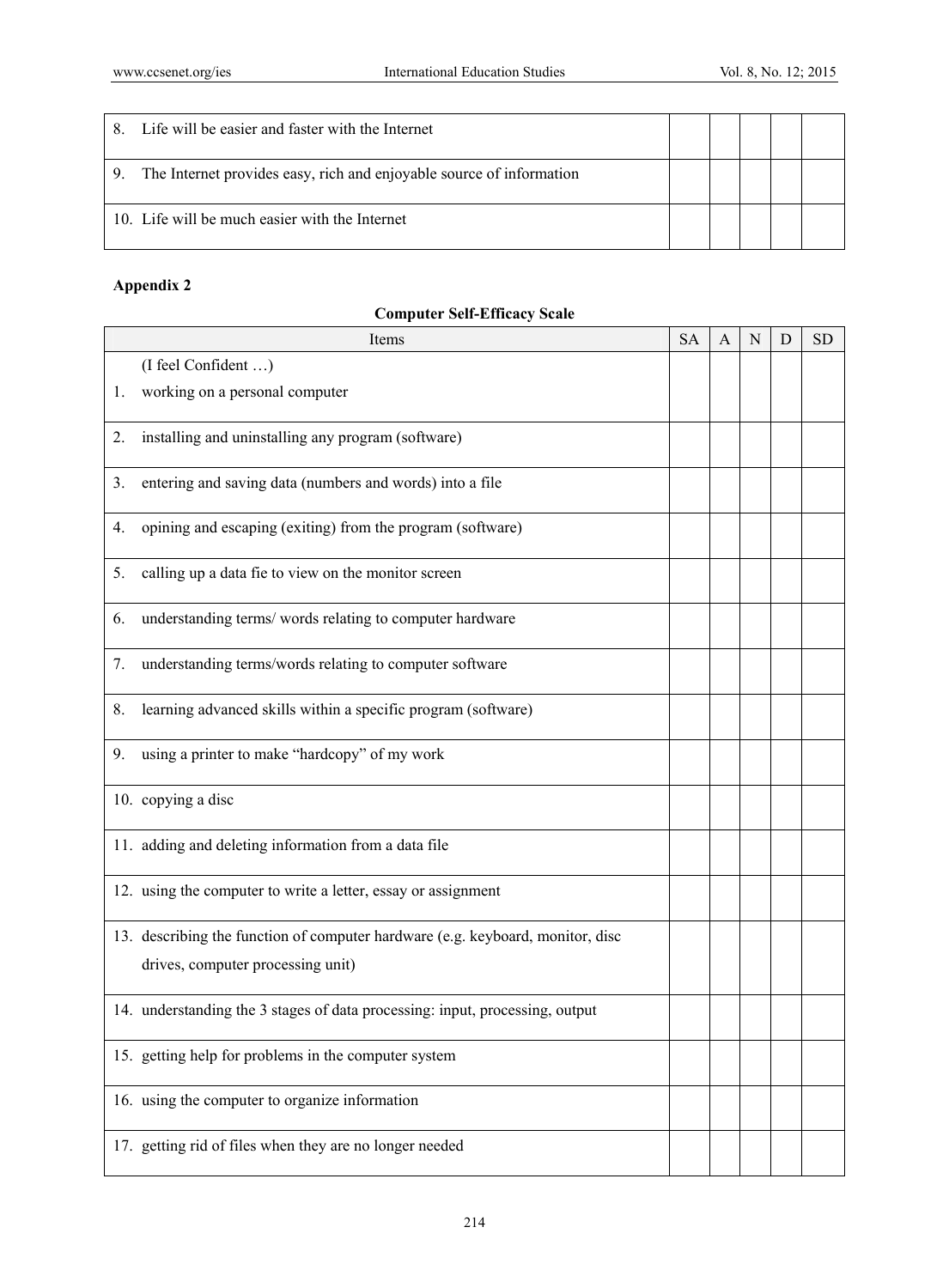| 18. troubleshooting computer problems |  |  |  |
|---------------------------------------|--|--|--|
|                                       |  |  |  |

# **Appendix 3**

# **Digital Citizenship Scale**

| Subscale                                   | Item                                                                                                                                                                        |
|--------------------------------------------|-----------------------------------------------------------------------------------------------------------------------------------------------------------------------------|
|                                            | I believe that everyone has basic digital rights, such as privacy and the right of<br>1.<br>expression and speech.                                                          |
|                                            | I believe that basic digital rights must be addressed, discussed, and understood by<br>2.<br>digital technology users.                                                      |
|                                            | I need to be taught about the inherent dangers of overuse of digital technologies.<br>3.                                                                                    |
|                                            | I believe that creating destructive worms or viruses, creating Trojan Horses, and<br>4.<br>sending spam are digital crimes.                                                 |
|                                            | I understand the health and well-being risks surrounding the overuse of digital<br>5.<br>technologies, such as addiction and stress.                                        |
| Respect Yourself/<br><b>Respect Others</b> | I believe that hacking into others' information, downloading illegal music and movies,<br>6.<br>plagiarizing, or stealing anyone's identification or property is unethical. |
| $(N = 24)$                                 | In an online digital environment, I always respect others' opinion and knowledge.<br>7.                                                                                     |
| - Etiquette<br>- Access                    | In an online digital environment, I always respect others' feelings.<br>8.                                                                                                  |
| $-Law$                                     | In an online digital environment, I always make sure not to interrupt others when it is<br>9.<br>their turn.                                                                |
|                                            | 10. I believe that digital technology users also have responsibilities, such as respecting<br>others' basic digital rights.                                                 |
|                                            | 11. I immediately delete emails from a suspicious source or sender.                                                                                                         |
|                                            | 12. When I feel unhappy or uncomfortable in an online digital environment, I try to<br>express my feelings in a very rational way.                                          |
|                                            | 13. I use email service to communicate with others                                                                                                                          |
|                                            | 14. I believe in the importance of maintaining good physical and psychological health in<br>this digital world.                                                             |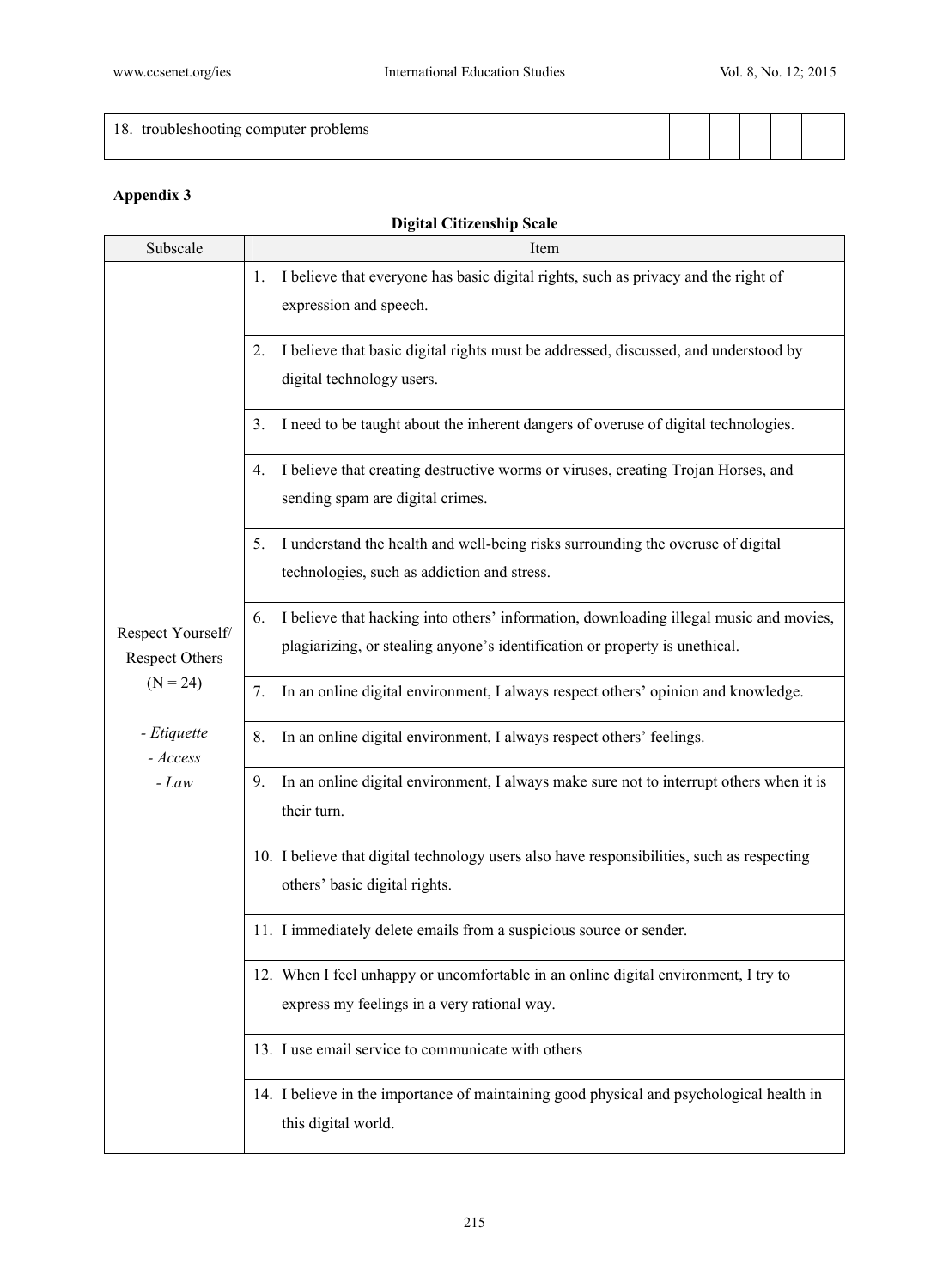| Subscale                      | Item                                                                                                                          |
|-------------------------------|-------------------------------------------------------------------------------------------------------------------------------|
|                               | 15. I do not save any important information on public computers.                                                              |
|                               | 16. I believe that understanding digital rights and responsibilities helps everyone to be<br>productive.                      |
|                               | 17. I believe that everyone should take responsibility for his/her online actions and deeds.                                  |
|                               | 18. I believe that the use of digital technologies must be a compromise between the<br>earrings and negligence.               |
|                               | 19. Digital communication tools allow me to build new friendships in other parts of the<br>world.                             |
|                               | 20. I have antivirus and Internet security protection on my computer.                                                         |
|                               | 21. I do not provide any unknown online parties with my personal information, such as<br>bank accounts or credit cards.       |
|                               | 22. In digital communication, I respect others' human rights, cultures, and right to<br>expression.                           |
|                               | 23. Digital communication tools allow me to communicate with my friends easily.                                               |
|                               | 24. In an online digital environment, I try to make sure that everyone has an equal<br>opportunity for speech and discussion. |
|                               | 25. Electronic commerce gives me better choices.                                                                              |
|                               | 26. Electronic commerce gives me more reasonable prices.                                                                      |
| Educate Yourself/             | 27. I always buy legal goods.                                                                                                 |
| Connect with<br>Others        | 28. I do some research before buying anything from online stores.                                                             |
| $(N = 11)$                    | 29. Electronic commerce does not conflict with my society's regulations.                                                      |
| - Communication<br>- Literacy | 30. I love using electronic commerce tools (e.g., eBay & Amazon).                                                             |
| - Commerce                    | 31. I prefer electronic commerce over going to the market.                                                                    |
|                               | 32. I spend some time on social networks, such as Facebook and Twitter.                                                       |
|                               | 33. I use digital communication to express my opinion, learn, and share expertise.                                            |